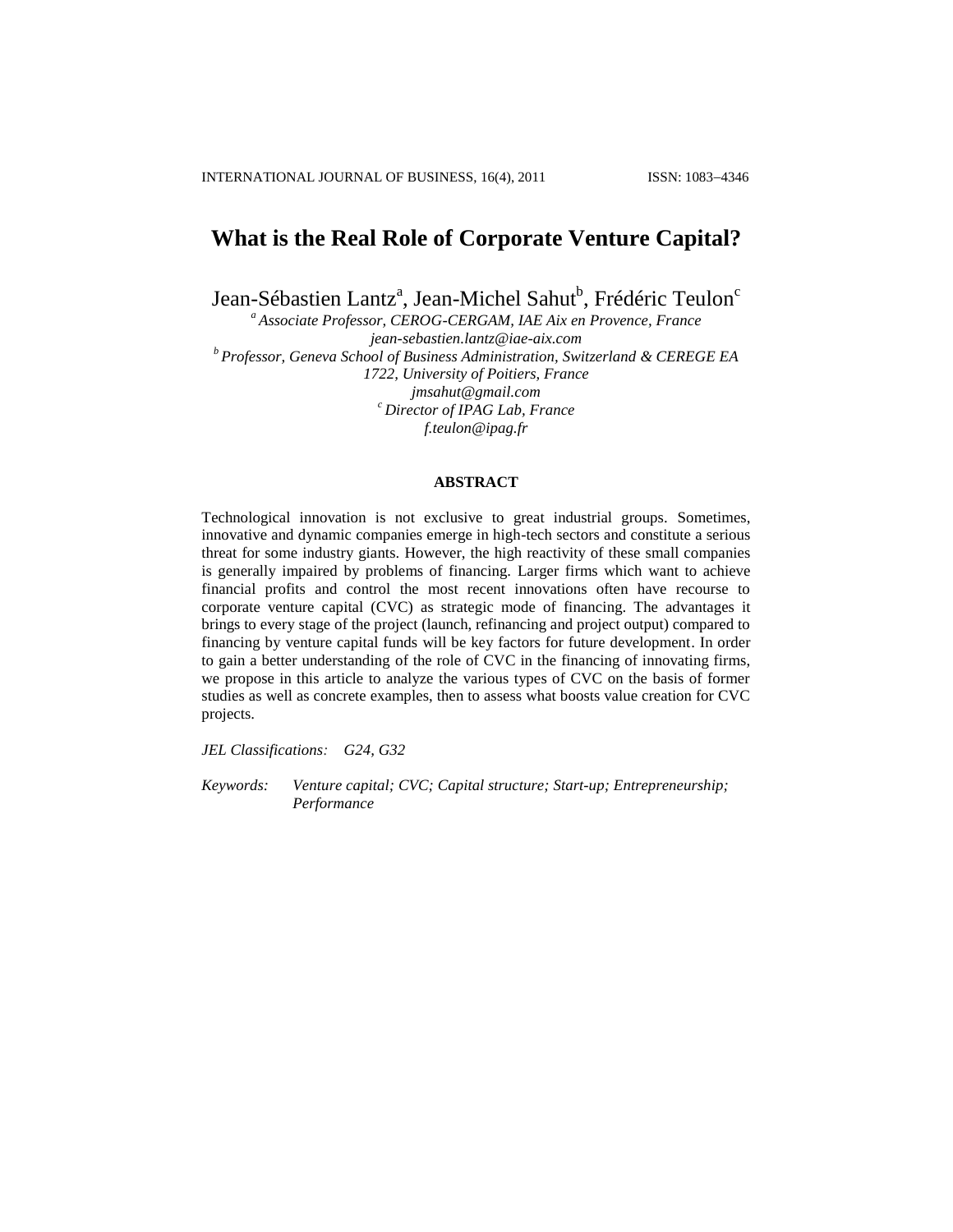# **I. INTRODUCTION**

Issues related to innovation are crucial because the latter allows companies to establish or strengthen their competitive advantages by differentiating themselves from their competitors and gaining market share. It can be defined as "any process allowing to extract economic benefits or social knowledge constituted through the development and realization of ideas which improve products, services or process" (Source: Fund for Innovation, Canadian Innovation and Projects Section). Innovation is thus the core of the firms" competitive strategies. It is the source of most century firms and a key factor of economic growth in many countries. In most countries, it is widely approved that the most intensive firms in information and communication technologies (ICT) are also those which innovate more frequently and combine several types of innovation. With the rapid development of ICT since the 1980s, many dynamic small companies have performed a fundamental role for innovation in high tech sector. Then, large enterprises questioned their expensive R&D programs and decided to invest in innovative firms, either directly or through private equity funds. This type of investment, called corporate venture capital (CVC), is not only a means to make profits, but more importantly, a highly strategic way to maintain a control of innovation by acquiring the latest innovations when they start developing. Despite crises, CVC continues to grow in the high-tech sectors, particularly in biotechnology. The advantages it brings at every stage of the project as opposed to financing by venture capital funds will be key factors for its future development. In order to gain a better understanding of the role of CVCs in the financing of innovating firms, we propose in this article to analyze the various types of CVC on the basis of former studies as well as concrete examples, then to assess what boosts value creation for CVC projects.

## **II. CHARACTERISTICS OF CORPORATE VENTURE CAPITAL**

## **A. Definition of Corporate Venture Capital**

In strategy, two types of technological alliances exist: cooperation agreements and capital participation. If the first type is based on a short or medium-term partnership, aiming at sharing certain strategic resources in particular in terms of R&D, the second type of strategic alliance leads to an exchange of capital and thus to strong commitments from each partner.

Along with joint-ventures and partial mergers, corporate venture capital (CVC) today has become one of the most widespread forms of financing for new innovating firms. In fact, CVC is only another form of venture capital. The concept is not recent and first made an appearance at the end of the thirties in the United States. It developed gradually to become a branch of finance specialized in funding innovative SMEs with strong growth potential.

The role of "corporate venture capital" funds, also named "industrial venture capital funds", is for a parent company to contribute capital equity complemented by industrial input to an innovative start-up through an investment fund dedicated to industrial innovation.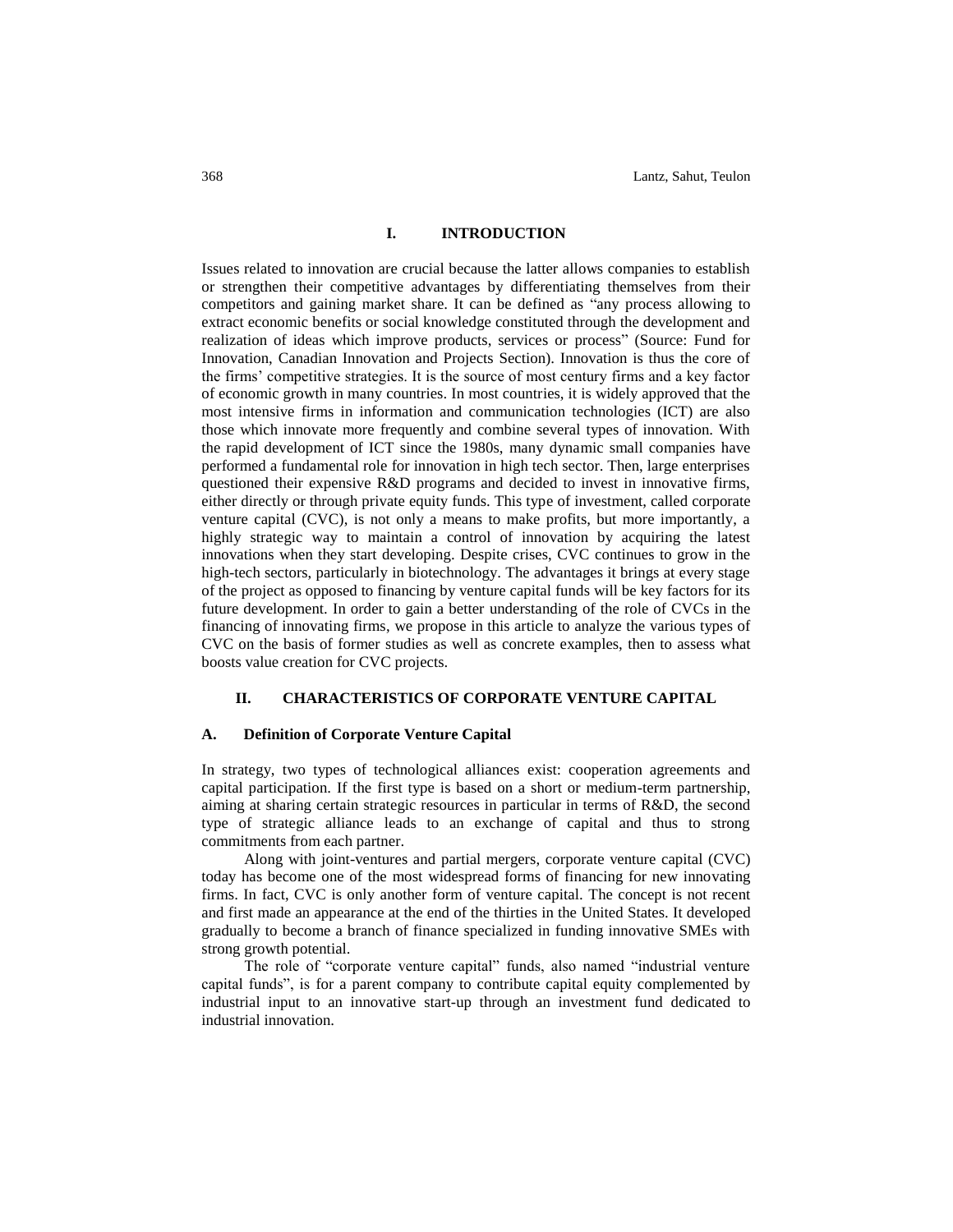This type of fund excludes any entity with a purely financial company as lead investor. The main difference between corporate venture capital and venture capital is the nature of the utility of fund partners.

Contrary to a traditional venture capital firm which seldom intervenes in the dayto-day running or decision making process of the firm it finances, CVC goes much further than simple leveraging.

The incentive for industrial groups to get involved in CVC can be summarized according to the five following points:

\* Technological interest: by investing in highly innovative firms in the same line of business, industrial groups can track innovations closely while keeping a lid on its R&D expenditure. In this way corporations can guard against these firms making technological breakthroughs by signing agreements for developing joint projects, license transfer or the acquisition of the firm at a later date (integrating the target company into the group) as from the first input of funds,

\* Adding value to in-house R&D: by supporting the creation of a start-up by spinoff, corporations develop their patent portfolio, the majority of which are often unexploited, via licensing agreements,

\* Market tracking and the experience effect: financing start-ups in new markets provides investors with information on customer behaviour vis-à-vis new products/services which could be used to develop new products/services inside the group,

\* Implementing new practice: the start-ups in which the groups invest can be used as a laboratory to test new practices of external management (vis-à-vis customers or suppliers) or internal (between employees, between management and staff) which could be adopted by the group if successful,

\* Financial interest: last but not least there is the financial aspect. As for other venture capital investments, the corporations hope to have made a capital gain on their investment at the time of exit or a return through dividend payments.

In this context, there are two ways of viewing the concept of Corporate Venture Capital; as external risk taking for the firm or as an alternative source of financing innovative start-ups (Gompers & Lerner, 2000). These two conceptions of CVC are not contradictory. Quite the reverse is true. They show common interests shared through an organisational mode which ensures the outsourcing of risk while enabling the financing and control of innovative projects. This is why CVC is often initially defined (Muzyka et al., 1996) as an input of capital equity and technical or strategic expertise to start-up entrepreneurs. This highlights the relationship of dependence that the start-up has from the parent company.

This relationship of dependence is conditional on the control exerted by the parent company on the investment fund and one can thus distinguish two categories of CVC:

- *Semi-captive funds* are created and capitalized by a large company which keeps control of it. The funds may be open to other industrial partners. The strategic objective of these funds is to invest primarily in projects close to the core activity of the original investors. This is the case for Innovacom, Emertec, Chrysalead, etc.

- *Captive funds* are wholly owned by the parent company and their goal is to serve the strategic and financial interests of the latter. This is the case for Unilever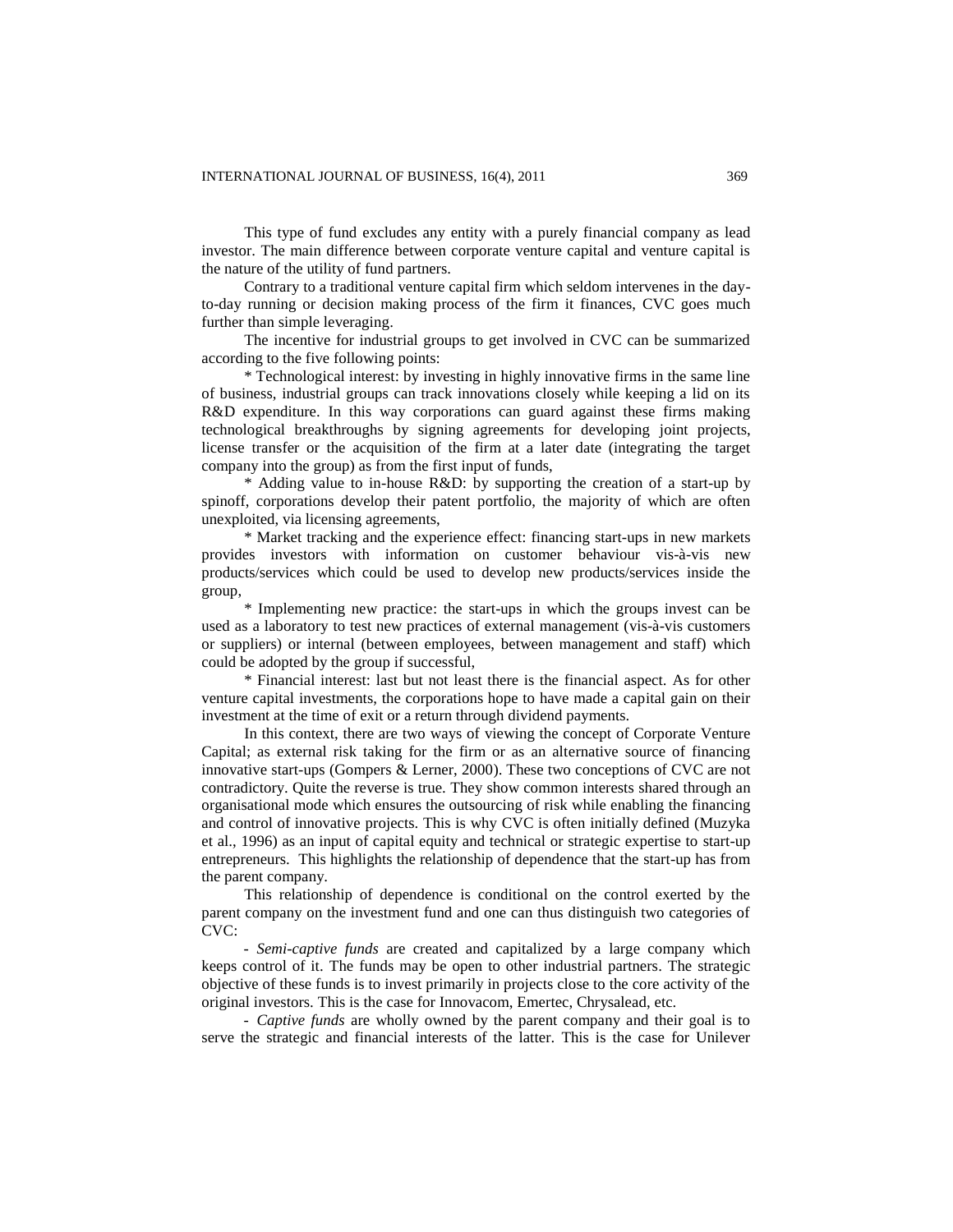Technology Venture, France Telecom Technologies Investments (FTTI), Intel Capital, etc.

Thus, contrary to management firms specialized in venture capital, CVC has a strategic approach which is primarily industrial. These funds seek to invest in projects which have synergies with the corporation's own businesses.

However, the organisational changes resulting from the implementation of *Corporate Venture Capital* programs are not always positive, hence the many detractors. The drawbacks include:

- Firstly, preserving integrity towards projects which are in competition with those of the parent company.

- Secondly, yielding to the economic climate and the strategic choices of their chief executives. The capital often comes from the surplus liquidity of the parent company. Their existence is therefore called into question during an economic downturn. There is no lack of examples; Innovacom (France Telecom) and Viventures (Vivendi) are today independent. Valéo Venture was closed down by the new CEO who considered that the program was of "little strategic interest", whereas Air Liquide Ventures was taken over by Alto Invest for the same reasons…

To be successful, the financial intermediation in CVC should restore the dominant role of financial activism by including the processual dimension of investment and investment withdrawal. By investing in projects, the CVC acquires information whose value is maximized if the transaction costs of project identification, selection, investment, follow-on support and withdrawal are lower than those which would be generated by direct investments. Consequently, the intermediation in CVC is only relevant to new ventures whose specificity is not only to be innovating, but also to offer something outside the firm"s expertise. In other words, the CVC justifies its role if:

- financial undertakings are targeted at innovative start-ups whose information is not transparent (firms with asymmetric information),

- the need for a device to indicate the quality of targeted projects is vital to avoid multiplying direct investments in innovative projects a large proportion of which could turn out to be unsuccessful or not strategic.

#### **B. Importance of CVC Funds in Technological Sectors**

After the record years of the Internet bubble, the CVC share in total venture capital resumed its earlier level before the bubble, which was approximately 7% in 2009. This atypical period of investment is engendered mainly by the large firms of the ICT sector which invested in start-ups in order to benefit from their innovations. For example, Intel invested in 1998 in the Red Hat because it considered its free software as complementary to its own offer. Today, large companies face an inconsequential threat of new technologies emergence which are able to modify their markets rather than during the Internet bubble. This is why their investments in start-ups decreased to reach the same level as 1997 (figure 1). It results that the majority of large companies do not carry out important investments in start-ups because they do not consider these investments as a crucial strategy to cope with technological change.

This observation seems astonishing because on many markets, true technological splits came from start-ups. As an Internet provider in France and thanks to its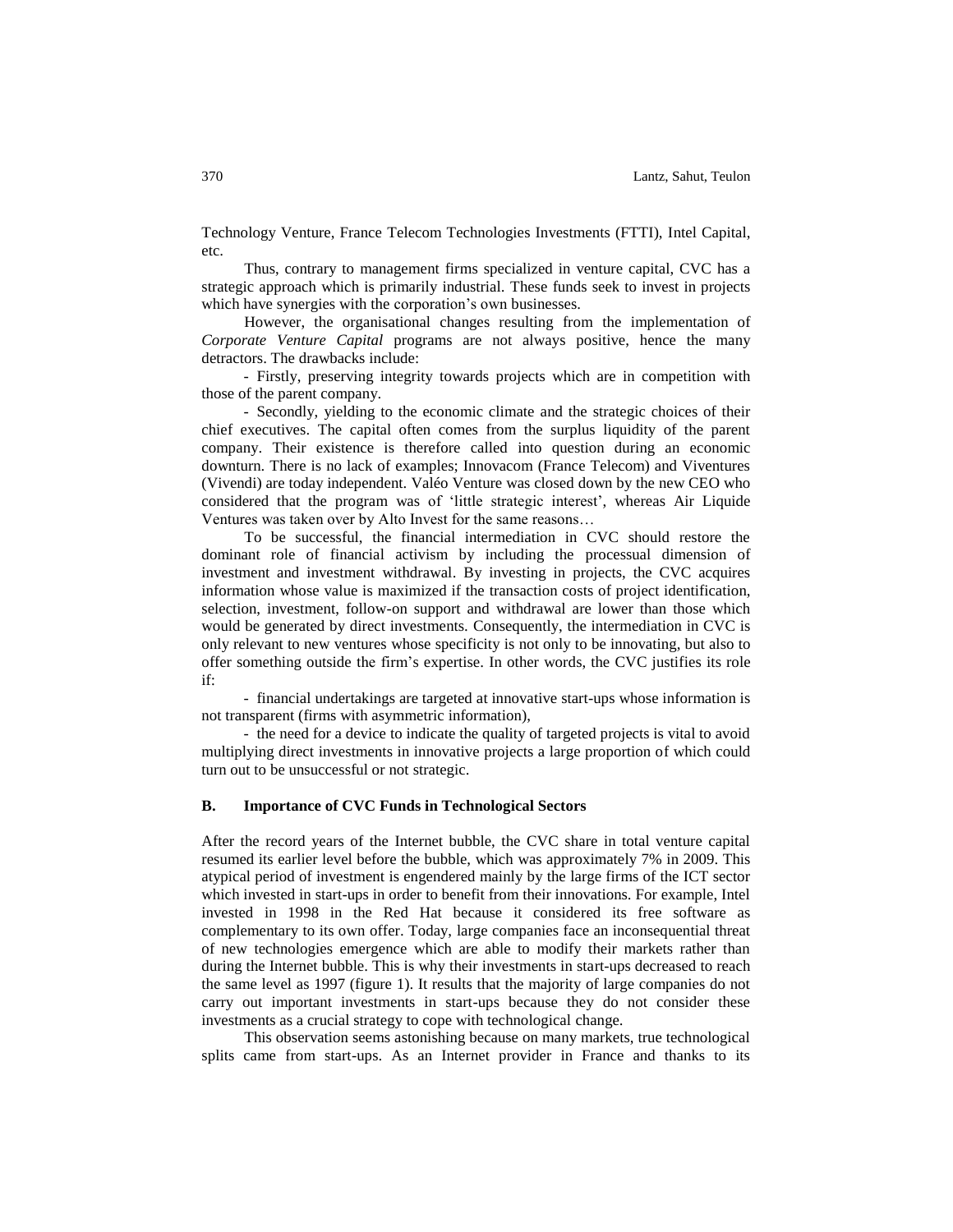technological advance, Free, with its "adsl box" became the real competitor to France Telecom, the historical operator of telecommunication on the French market. Thus, investment in start-ups, which makes current technologies and economic models of established firms obsolete, seems a good means for these companies to maintain a dominant position on the market.

But CVC funds have a major disadvantage compared to independent venture capital funds. They have to invest, keeping in mind the strategy of their parent company, which makes it difficult to make bets on really revolutionary start-ups. This also means to support a firm which aims at destroying their parent company.



Our study carried out in 2008 (see Table 1), on a sample of the 142 largest market capitalizations of American and European technology-based companies, show that 40% of the European groups have funds dedicated to Corporate Venture Capital against 60% for the American groups. The size of the CVC funds ranges from 21 million dollars for SBC Communication to 4 billion dollars for INTEL. The median size of the funds is largely equivalent in the United States (140 million dollars) and in Europe (120 million euros). The CVC funds are notably present in high-tech sectors since more than three quarters of industry groups in the sample have CVC funds. However, traditional business sectors characterized by a high proportion of tangible assets, tangible products and long business cycles have far fewer CVC funds.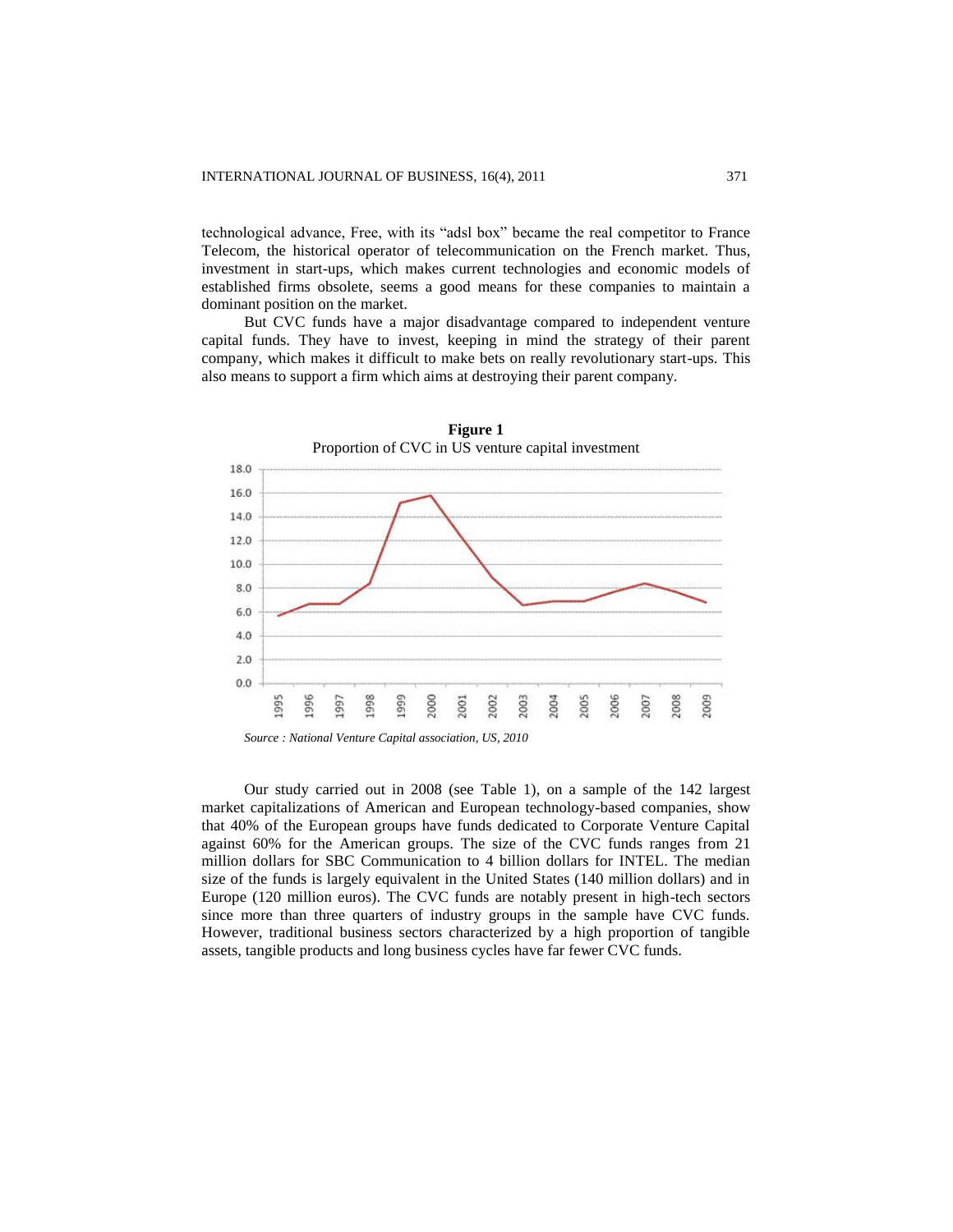|                                   | Proportion of companies with a |
|-----------------------------------|--------------------------------|
| <b>Sector</b>                     | <b>CVC</b> fund                |
| Telecommunications                | 80%                            |
| Semiconductors                    | 75%                            |
| Technological equipment suppliers | 71%                            |
| Software                          | 67%                            |
| Biotechnology                     | 62%                            |
| Aerospace                         | 56%                            |
| Chemistry                         | 50%                            |
| Construction                      | 50%                            |
| Oil                               | 40%                            |
| Communication                     | 40%                            |
| Materials                         | 40%                            |
| Automobile                        | 38%                            |
| Personal products                 | 33%                            |
| Health services                   | 33%                            |
| Agronomy                          | 31%                            |
| Energy                            | 29%                            |
| Equipment                         | 25%                            |

**Table 1** Firms with a CVC fund structure per sector

These results are consistent with the 2010 PwC/NVCA MoneyTree Report and show the evolution in industry sector of investment. In 1998 the top sector, respectively for venture capital and corporate venture capital investment, were software and telecommunications for the first one, software, telecommunications, networking and media for CVC investments. In 2008, the biotechnology and medical devices sectors became two predominant targets of investment for venture capital and CVC. The last figures of NVCA<sup>1</sup> highlight a significant increase in 2010 of Clean Technology sector with \$3.7 billion invested in 267 deals. This investment level exhibits a 76% increase in dollars and a 37% increase in deal volume from 2009 when \$2.1 billion went into 195 deals. The CVC Investment represents 17% of the deals and 15% of the investments in this sector.

| Industry sector               | <b>All Venture</b><br>Investment | Rank for all<br>Venture<br>Investment | <b>CVC Investment</b> | <b>Rank for</b><br><b>CVC</b><br><b>Investment</b> |
|-------------------------------|----------------------------------|---------------------------------------|-----------------------|----------------------------------------------------|
| Software                      | 19.5%                            |                                       | 13.4%                 | 2                                                  |
| Biotechnology                 | 17,6%                            | າ                                     | 22.0%                 |                                                    |
| Medical Devices and Equipment | 10.4%                            |                                       | 8,6%                  | 6                                                  |
| Telecommunications            | 10,2%                            |                                       | 12,0%                 | 3                                                  |
| <b>Semiconductors</b>         | 7,8%                             | 5                                     | 10,5%                 | 4                                                  |
| Industrial/Energy             | 6,9%                             | 6                                     | 5,3%                  |                                                    |
| Media and Entertainment       | 6,4%                             |                                       | 10.1%                 | 5                                                  |

**Table 2** Top sectors for all venture and CVC investment

*Source : National Venture Capital association, US, 2008*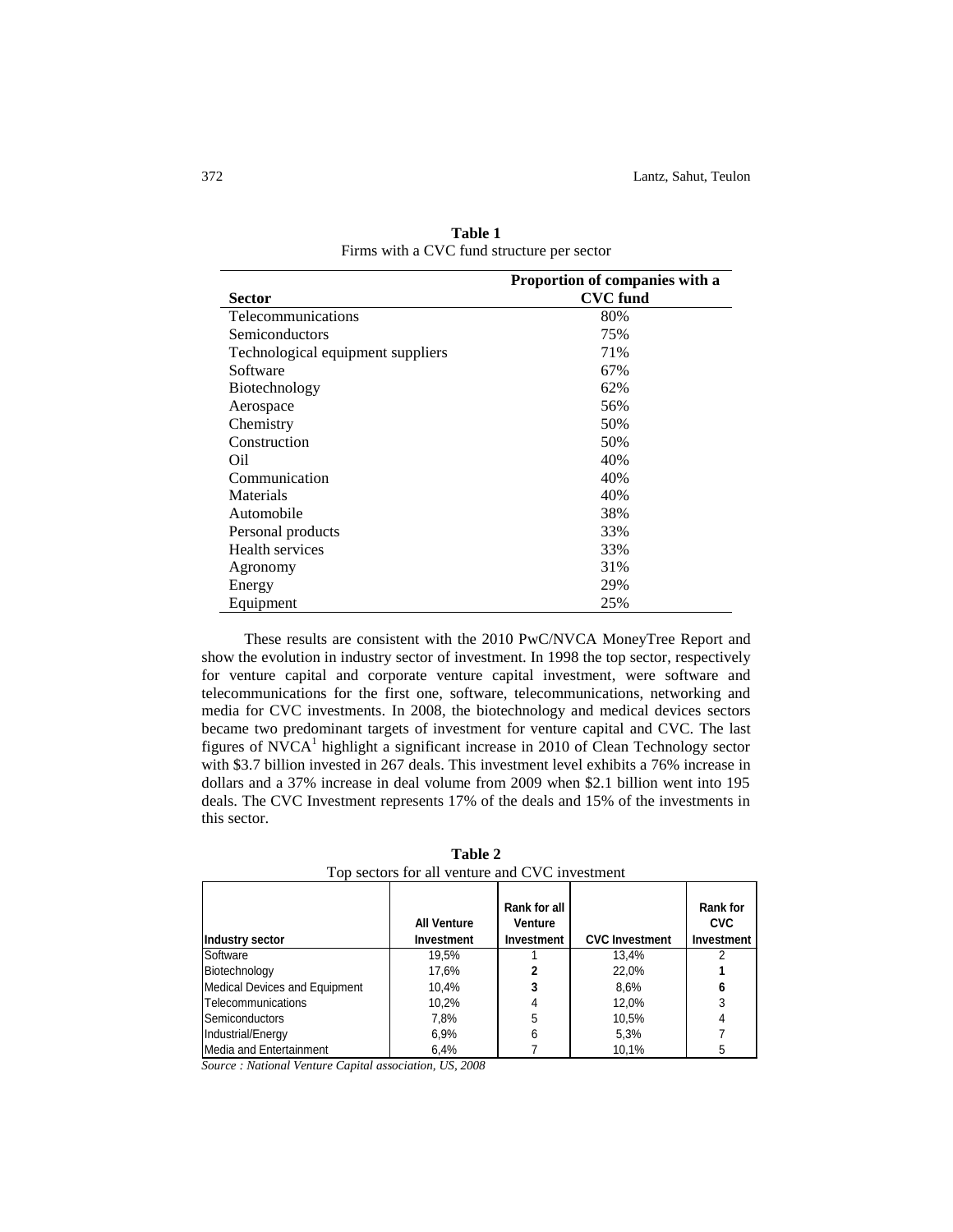# **C. Typology of Corporate Venture Capital**

Concerning CVC, several typologies have been put forward in academic literature (Ben Haj Youssef, 2001) which we summarize in Table 3. This typology is based on concrete examples of CVC programs set up by multinational firms or large corporations recognized in their respective sectors as being leading stakeholders in innovating activities and in R & D.

| <b>Type of CVC</b>                    | <b>Type of</b> | Level of   | <b>Objectives of the investment</b>       |  |  |
|---------------------------------------|----------------|------------|-------------------------------------------|--|--|
|                                       | commitment     | commitment |                                           |  |  |
| 1) Direct Corporate Venture Capital   |                |            |                                           |  |  |
| 1.1) Internal                         | Financial &    | High       | To create a structure dedicated to        |  |  |
| division of                           | Organisational |            | venture capital investments to try out    |  |  |
| venture capital                       |                |            | peripheral technologies outside the firm. |  |  |
| investments                           |                |            |                                           |  |  |
| 1.2) Internal                         | Financial $\&$ | Medium or  | To invest, with other public and/or       |  |  |
| investment fund                       | Organisational | High       | private funds to generate both financial  |  |  |
|                                       |                |            | returns and have a window on new          |  |  |
|                                       |                |            | technology.                               |  |  |
| 1.3) Spinoff                          | Financial &    | Medium or  | To promote -externally $-$ the            |  |  |
| <b>Venture</b>                        | Organisational | High       | development of by-products using the      |  |  |
|                                       |                |            | company's internal expertise.             |  |  |
| 1.4) Venture co-                      | Financial &    | Medium     | Association of a corporation and an       |  |  |
| operation                             | Organisational |            | innovative SME to develop a joint         |  |  |
|                                       |                |            | project.                                  |  |  |
| $1.5$ ) With 'step-                   | Financial      | Low        | Occasional investment with weak           |  |  |
| by-step'                              |                |            | decisional and technological control in   |  |  |
| investment                            |                |            | collaboration with other investors.       |  |  |
| 2) Indirect Corporate Venture Capital |                |            |                                           |  |  |
| External                              | Financial      | Medium or  | Make financial returns from               |  |  |
| Investment fund                       |                | High       | investments in various innovative SME     |  |  |
|                                       |                |            | portfolios via a Venture Capital Firm.    |  |  |
|                                       |                |            |                                           |  |  |

| Table 3                               |  |  |
|---------------------------------------|--|--|
| Typology of corporate venture capital |  |  |

*Source: Adapted from Ben Haj Youssef (2001)*

The creation of an internal division which deals exclusively with investment in innovating firms first appeared in the Seventies (**1.1**). During this period, 25% of the 500 biggest firms listed by *Fortune* in the United States created such divisions. For example, *GE Business Development Services* was for a long time the body which tracked high-tech and investments for *General Electric*. However, other firms preferred to invest in internal funds (**1.2**). This is the case of *Texas Instruments*, *Apple* and *AT&T* in the United States and *Nokia* in Sweden. In France, several large groups followed this trend such as the *Innovacom* fund (198 million euros, France Telecom). Compared to the first type, internal investment funds spare the firm any shortcomings of the internal division concerning problems of coordination and organisational control (reticence by executives, company culture, administrative complexity, etc). In other words,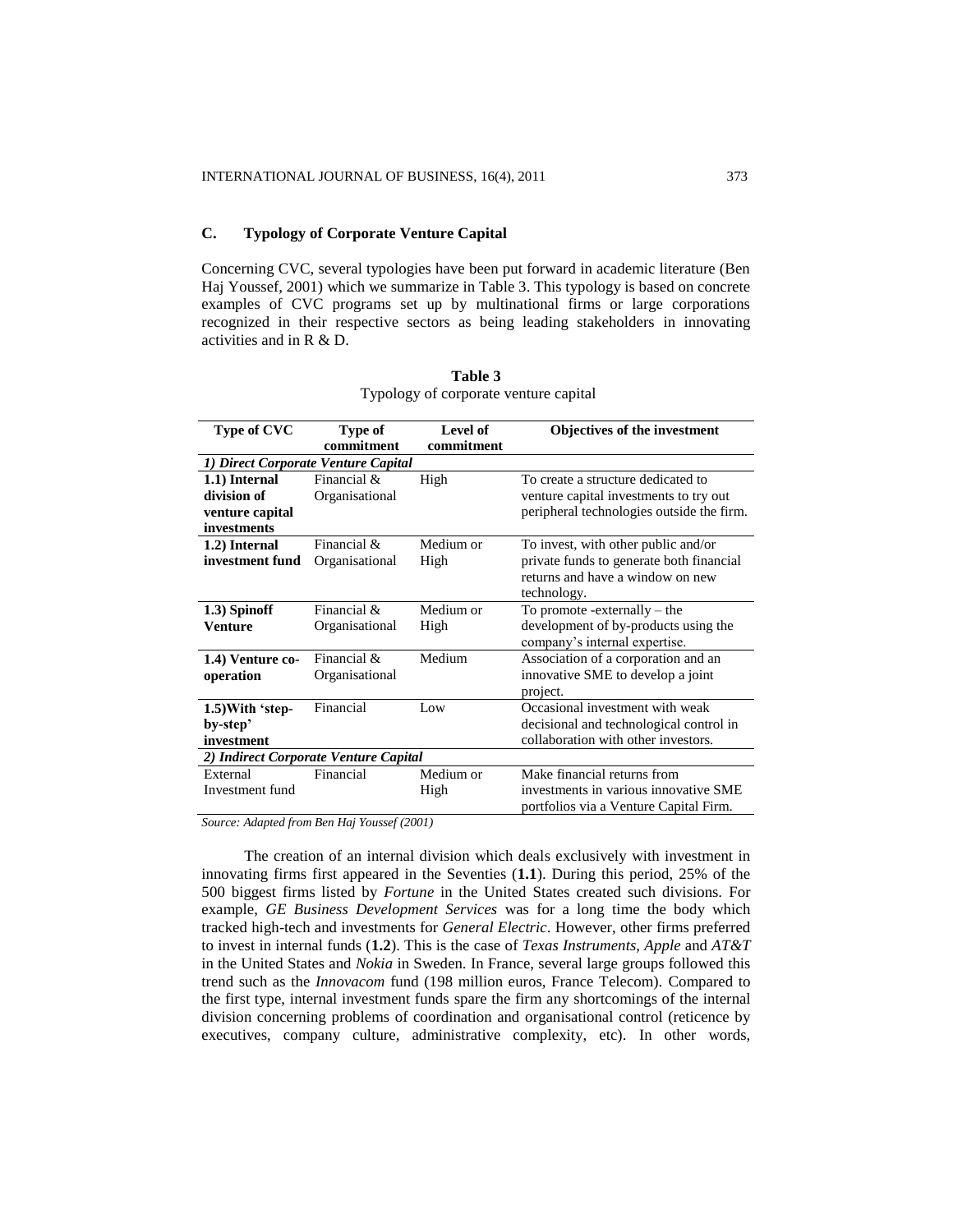operationally, the firm recruits a team of venture capital specialists which is put in charge of managing the funds and keeps a level of autonomy.

Other forms of direct CVC now exist. For example, the executives of the parent company may successfully develop new products which result in the creation of a new firm. The parent company gives support by creating a spin-off fund (**1.3**) such as *Technocom Ventures* created by France Telecom in partnership with *Newbridge Networks*. Other partnerships between a large and a small company focus on financing a specific project whose development will benefits both parties. This is the case of the venture-cooperation (**1.4**) between *Johnson & Johnson*, the American chemicals and pharmaceutical giant, and *Damon*, an innovating firm, to develop hospital equipment. The last type of direct CVC is "step-by-step" investment (**1.5**). Examples of this type of investment are marginal because it enables a corporation to participate in projects which neither bring in high returns, because the firm has a minority investment stake, nor does it allows control of innovations from the target firm, but simply affirms its presence and its brand image in its business sector.

Lastly, it should be noted that the mode of financing through external investment funds, managed by venture capital firms, remains highly attractive. Indeed, direct CVC only represents about a sixth of the overall annual sum invested in innovating firms in the United States. The success of the indirect method is due to the low commitment required and the flexibility in the choice of a portfolio of companies to be financed. This makes it possible to spread risk while increasing the amount of participation. It is true that indirect CVC does not allow for tracking technological advances but this monitoring is very costly: out of ten projects financed by a direct CVC, only one to two projects are successful and nearly half are failures (Lachmann, 2001).

#### **III. DRIVERS OF VALUE CREATION FOR CVC PROJECTS**

While the goal of an independent VC is looking for performance, a CVC fund must balance strategic objectives from its parent company and financial goals. These objectives can be conflicting and create agency conflicts between financed firms and the CVC fund. It is therefore necessary to analyze the goals of CVC funds in order to understand their influence on value creation of companies they fund.

#### **A. Objectives of CVC and Benefits for Star-up**

Generally, a CVC fund has a strategic mission to improve competitiveness and consequently the turnover of its parent company. As for their mode of intervention, almost all funds privilege direct investments (90% of funds), and 60% of CVC funds made limited partners investment (NVCA, 2010).

Our study shows that almost 70% of CVC investors have a combination of strategic and financial objectives: 15% invest only for strategic value and 16% only for financial return. Moreover, even if 50% invest primarily for strategic value, financial return is a requirement. On the same way, for the 19% of CVC funds, which invest primarily for financial return, look for synergies with the target.

Following the results presented in table n°4, the main strategic reasons cited by the managers of CVC funds are mainly the access to new markets (92%) and the development of products (88%) or technologies (83%). These results are consistent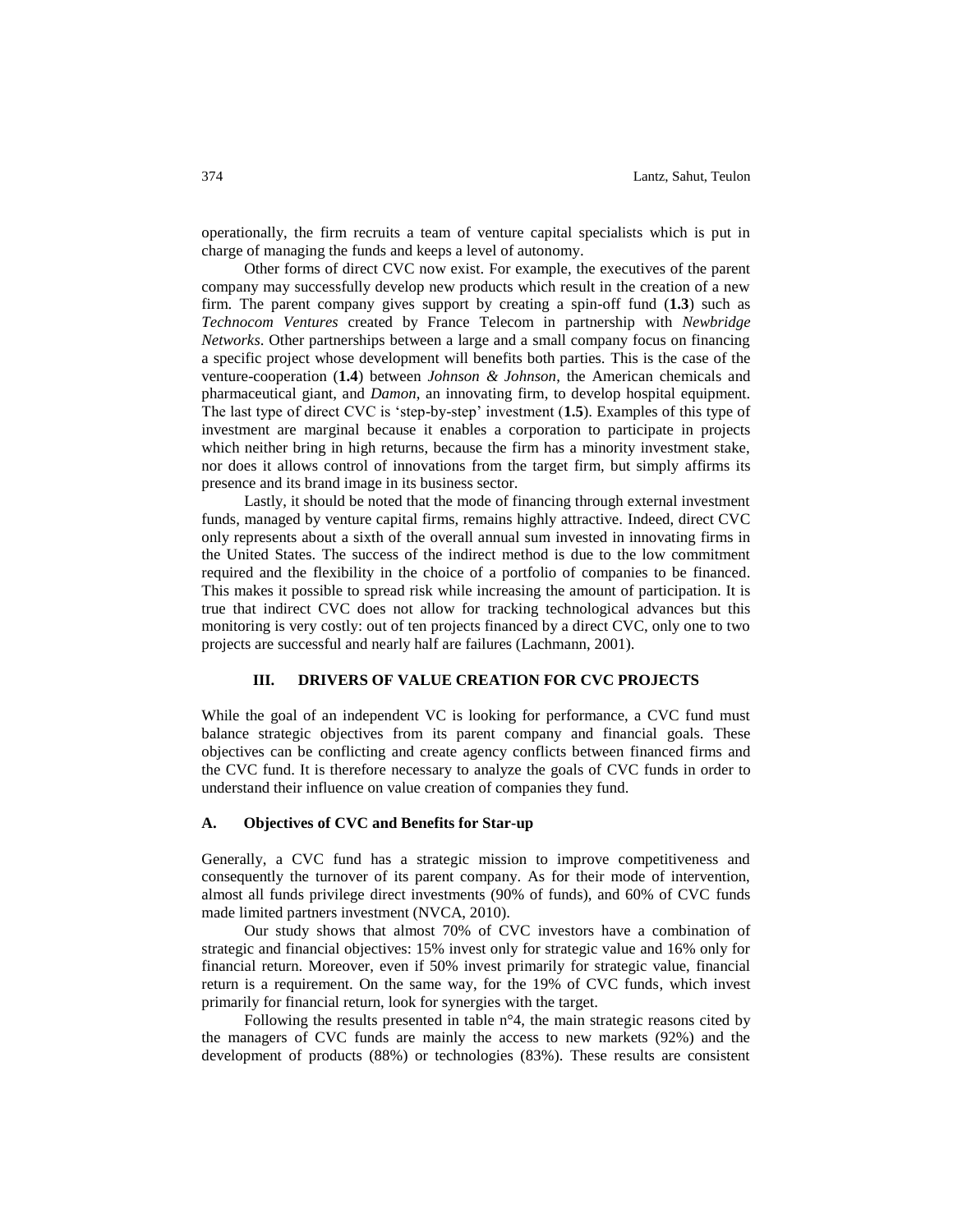with previous studies which identify three principal strategic motives for this type of investment: gain "window" on emerging technologies (Dushnitsky and Lenox, 2005), facilitate development of firms offering complementary products or services (Chesbrough, 2000), and identify and monitor potential acquisition targets (Maula and Murray, 2001).

For big firms (BF), carrying out this type of investment permits them:

- To accelerate their process of training: CVC avoid big costs of R&D programs by multiplying and diversifying projects and investments. The CVC supports investments in start-ups (and financial risk involved) while its parent office (BF) can benefit from the innovations accomplished by start-ups,

- To increase the effectiveness of technological watch. The objective is to identify the emerging markets as well as uses of customers and potential applications (Maruca, 1999), to create a complete system of offer with some partner customers, and to detect relational or processual innovations which, if they prove to be effective, will be adopted by the parent company. These techniques make it possible to precede innovation for on the one hand, not to be outdistanced on markets in the midst of technological changes and, on the other hand, to avoid developing similar in-house projects that are perfectly carried out outside (this resulting in clearly reducing in-house human costs and increasing the R&D on the key activities of the parent company,

- To have a new means of action. Indeed, the CVC offers the BF the possibility of managing the innovation in "acting to understand" (Jumel, 2004). The objective is to act first, to invest in a start-up, to launch a product or service by keeping the necessary flexibility to go back once the BF tests the utility of innovation. It is the opposing view to the traditional R&D approach.

| Provide window on new market         | 92% |
|--------------------------------------|-----|
| Develop new products                 | 88% |
| Gain window on emerging technologies | 83% |
| Explore new directions               | 77% |
| Support existing businesses          | 65% |
| Improve manufacturing processes      | 58% |
|                                      |     |

**Table 4** What are the objectives of CVC investors?

To evaluate the influence of the CVC financing on start-up targets, it is necessary to bring compare the CVC"s objectives to the benefits which they bring from a strategic point of view.

The study by McNally (1997) is one of the only ones covering the benefits CVC has brought to different ventures created in the United Kingdom. In the firms studied there are 23 start-ups (see Table 5). It shows that CVC funds played a more important role than the other funds involved. According to McNally, the most significant advantages are an increased credibility, help with short-term problems and access to organisational management know-how. This study also suggests that contacts between a start-up and its CVC are more frequent than with an investor in Venture Capital. More generally, the advantages of CVC in the eyes of the entrepreneurs are detailed in the table below.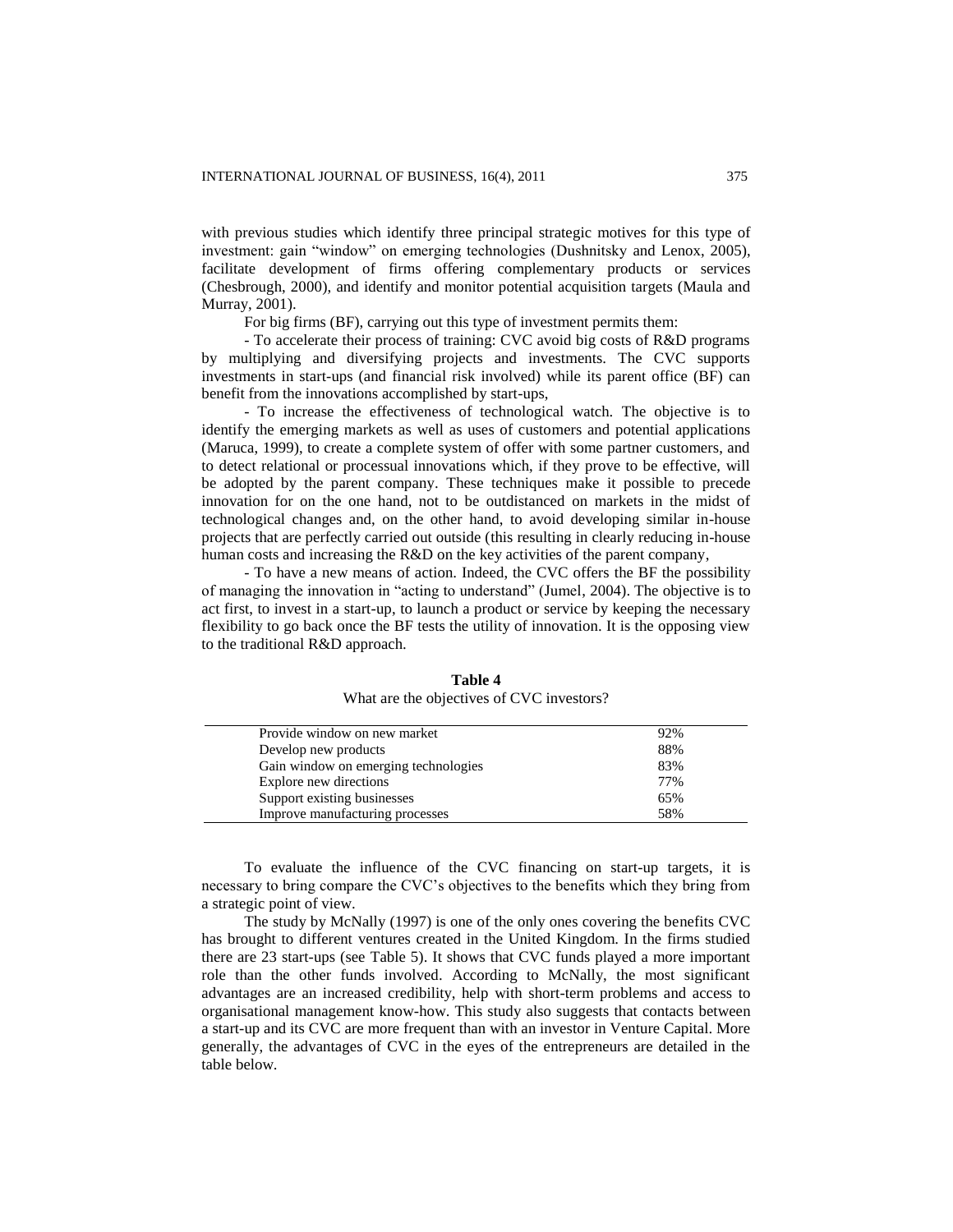| <b>Benefits from a CVC investment</b>                       | <b>Mentioned</b> | $\%$ |
|-------------------------------------------------------------|------------------|------|
| Help for short-term problems                                | 19               | 83%  |
| Access to expertise in company management                   | 16               | 70%  |
| Giving credibility to the startup                           | 16               | 70%  |
| Access to technical expertise                               | 11               | 48%  |
| Price advantages on some resources                          | 10               | 43%  |
| Performance goals which are less restricting than a venture | 9                | 39%  |
| capital fund                                                |                  |      |
| Access to the company's marketing/distribution networks     | 9                | 39%  |
| R&D and production support                                  |                  | 35%  |
| Starting point for other relationships with the company     |                  | 4%   |
| Access to more sophisticated means of financial control     |                  | 4%   |
| Supply of space, offices                                    |                  | 4%   |
| Access to more openings for the startup                     |                  | 4%   |
| Synergies                                                   |                  | 4%   |
| Added attractiveness vis-à-vis other investors              |                  | 4%   |
| Stability                                                   |                  | 4%   |
| Access to the company's operational expertise               |                  | 4%   |

**Table 5** Benefits of a "corporate venture capitalist" to the start-up

In the same way, Hellman's analysis (2001) on CVC investments highlights complementarities between the startup and the parent company as being the key factor of success. This author stresses that startups which maintain the business relationship (in addition to strictly financial relations) with the corporation statistically form more alliances with other firms. As an example, one can quote the case of Fon.Com, a company from Madrid having raised 18 million euros in the first pool at the beginning of February 2006. This start-up gets its strength from its prestigious industrial shareholders such as Google and Skype and from big venture capitalists like Sequoia Capital (US) and Index Venture (Swiss) who backed the project.

Another advantage for the start-up financed by CVC is to integrate a network of entrepreneurial relationships. In their model of growth per start-up stage, Kazanjian and Drazin (1989) explain how this sort of network develops. At its creation, the network is limited to the private bonds maintained by the director with other people. They are mainly family members and friends of the entrepreneurs who provide the first essential resources to the early stage of the start-up.

Then, when the firm enters a phase of expansion, it is the need for finance, expertise, market knowledge and know-how which guide the search for partners. The start-up then examines the cost and the benefits of any commitment to a relation with a partner. One can summarize these factors of finding partners under three categories:

*- access to resources:* these resources can be financial (one therefore contacts a venture capitalist) or may be the access to distribution networks, production infrastructures or any other resources which are necessary to create, produce and distribute ones products in a competitive way.

*- access to knowledge:* the start-up needs to optimize its resources in order to obtain the best result. Developing its expertise and its organization present a challenge which needs to be overcome. In the search for an investor, being able to benefit from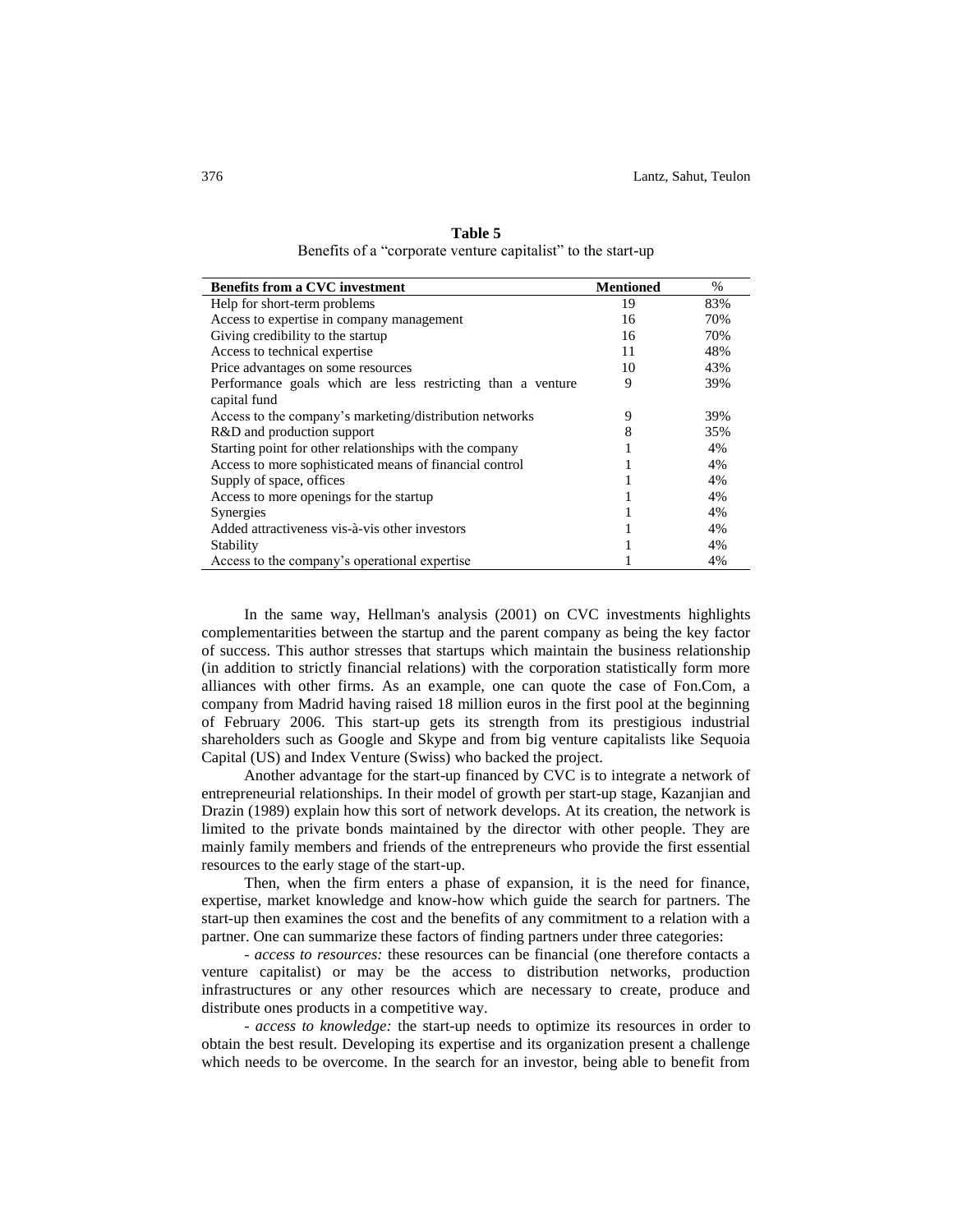strategic advice can prove decisive. This knowledge can be more practical such as the acquisition of a technology.

*- the advantage of image:* legitimacy is an important factor and association with one of the main players in the sector improves the company's image with customers. The choice of partner also affects the choice of the venture capitalist: it is preferable to find a reputed one who will be able to give a stamp of quality to the firm in which he invests.

# **B. Performances of Start-ups Financed by CVC**

Venture capital investors have an important role in mediating the investment of a startup company. The performance of this particular investment has been the core subject in several recent studies but the performance of corporate venture capital is not so well documented.

Most studies in the literature focus on venture capital in general such Block and MacMillan (1993), Ljungqvist and Richardson (2003), and Kaplan and Schoar (2005).

In the last studies, Ljungqvist and Richardson (2003) analyze the process of investment from the perspective of the GP by concentrating the study on the sums invested versus sums distributed. They find that Private Equity funds perform better than the market. However their sample is relatively small. Moreover, they have left out venture capital funds from their sample which generally has an average performance which is much lower than Private Equity funds. The study by Kaplan and Schoar (2005) is considered the leading article on the subject. The authors try to assess the net return investors receive over the fund"s lifespan. The authors use a broad sample of mature American funds, set up during the period 1980-1997. The data comes from Venture Economics and covers 746 funds operating in the venture capital (VC) and buyout (BO) segments, which have an identified GP. Kaplan and Schoar (2005) show that in the United States, the average net profitability of Private Equity funds is 5% higher than the average profitability of the S&P 500 index over the period 1980-2001. The profitability of these Private Equity funds is calculated after fund managers have been compensated (approximately 20% of carried interest and 1.5% to 2.5% of the managed funds in management fees), which shows a brut performance well above that of funds invested in listed shares.

Taking into account the duration of investment, that means the ROI difference in annual terms between venture capital and public equity is certainly positive but weak. This result is rather surprising when taking into account the specific features of the private equity asset: risks linked to the agency relationship between LPs and GP, the nature and risk of the projects funded, the level of debt leverage/equities of BO transactions and the illiquidity of the investment. This small yield gap contradicts the often more flattering level of returns announced by the media or the industry.

Artus (2008) analyzes the comparative returns of private and the public equity on the US and European markets, over the periods 1995-2006 and 1996-2006 respectively. Using a different method from Kaplan and Schoar the aggregated returns from private equity are calculated quarter after quarter taking into account the balance of cash-flows during the period and the differences in net asset value (NAV) of the funds between the beginning and the end of the period. The evaluation of the NAVs, reported by the funds, is an approximate accounting procedure, which could be thought to "smooth"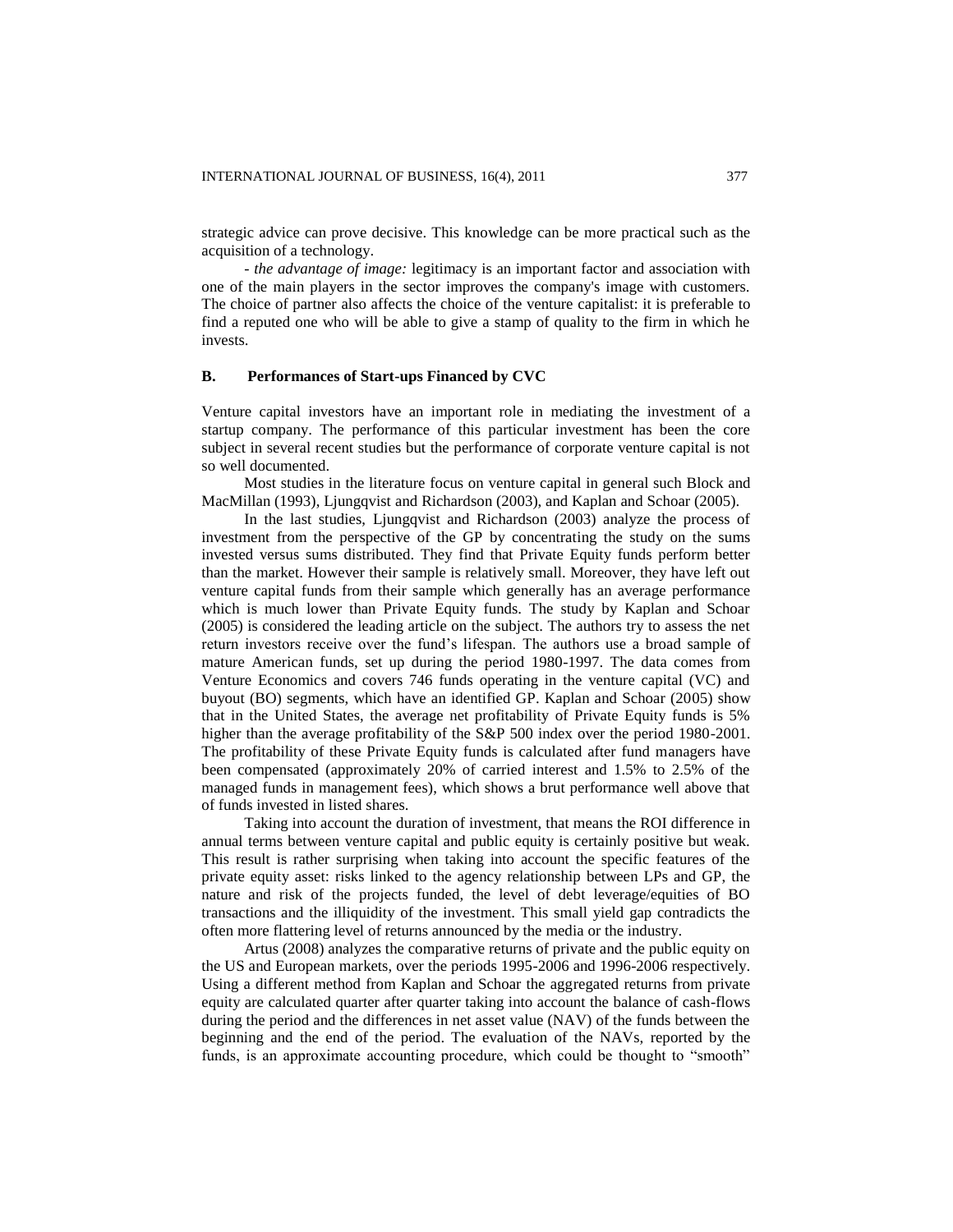changes to the true fund value. With this method, the net yield gap in favour of private equity over listed assets reaches 6.99% per year in the United States and 8.29% per year in Europe. Taking into account the volatilities and correlation between the returns of the two categories of assets, Artus (2008) estimates that the level of private equity held by investors is below the optimal level resulting from a model of portfolio choice.

Corporate Venture Capital (CVC) is significantly different from traditional venture capital in organizational structure, objectives, investment behavior, and the service range offered to portfolio companies (Gompers and Lerner, 2000). These differences may engender important implications for the CVC performance and the results have to be analyzed very carefully because of the bias in the measure of performance. For example, Porter (1987) studied various investments (joint ventures and start-up) of 33 major groups between 1950 and 1986. He merely argued that "the disparities between investments are enormous" and do not allow to make any statistical comparison.

For some authors, the performance is similar for the two sorts of investment. Gompers and Lerner (2000) consider that the performance of CVC is similar to that of independent VCs at an equal risk level and on the same industries and activities. This performance was calculated for 30 000 investments during 1983-1994 on two criteria: the probability of achieving an IPO or being acquired for more than twice the value of the initial investment.

This similarity is observed particularly in cases where the strategic objective of CVC is clearly identified. However, when investments are made without a strong strategic reason, they appear less stable than those of independent VCs (id est that some investment may be stopped prematurely because of the bankruptcy target).

A second category of authors considers that CVC offers a better performance than independent VC. In their meta-analysis based on eight major studies on the subject, involving about 200 companies, Block and MacMillan (1993) highlight that seven studies show that CVC activities have reached a better performance than traditional activities.

Stuart et al. (1999) and Chesbrough (2000) note a higher valuation of CVCbacked IPOs as opposed to exclusively traditional VC-backed firms. Moreover, the paper of Stuart et al. (1999) based on the analysis of 301 venture-backed biotechnology firms between 1978 and 1991, highlights that strat-ups financed by CVC are introduced on the stock market more quickly (Ginsberg et al, 2003; Maula and Murray, 2001).

Ivanov and Xie (2010) confirm the existence of additional value for CVCbacked startups at IPOs. They also point out that CVC-backed firms are better valued at acquisitions when they observe a strategic relation between CVC objectives and the target.

Academics and practitioners have long suggested that CVCs add value to their portfolio firms, but evidence to such a problem is rather limited. Some previous studies find that CVC-backed startups investment is mainly fostered by a double purpose: financial objectives and strategic objectives. Financial objectives were mentioned in several studies and they were also considered as an important feature of CVCs. This is because return is among the most current performance indicators for companies.

Actually, CVCs can select the most profitable companies which suggest a markedly better performance. In addition, CVCs may provide expertise and backing, which can be of great benefit to firms thanks to specialized staff who is well informed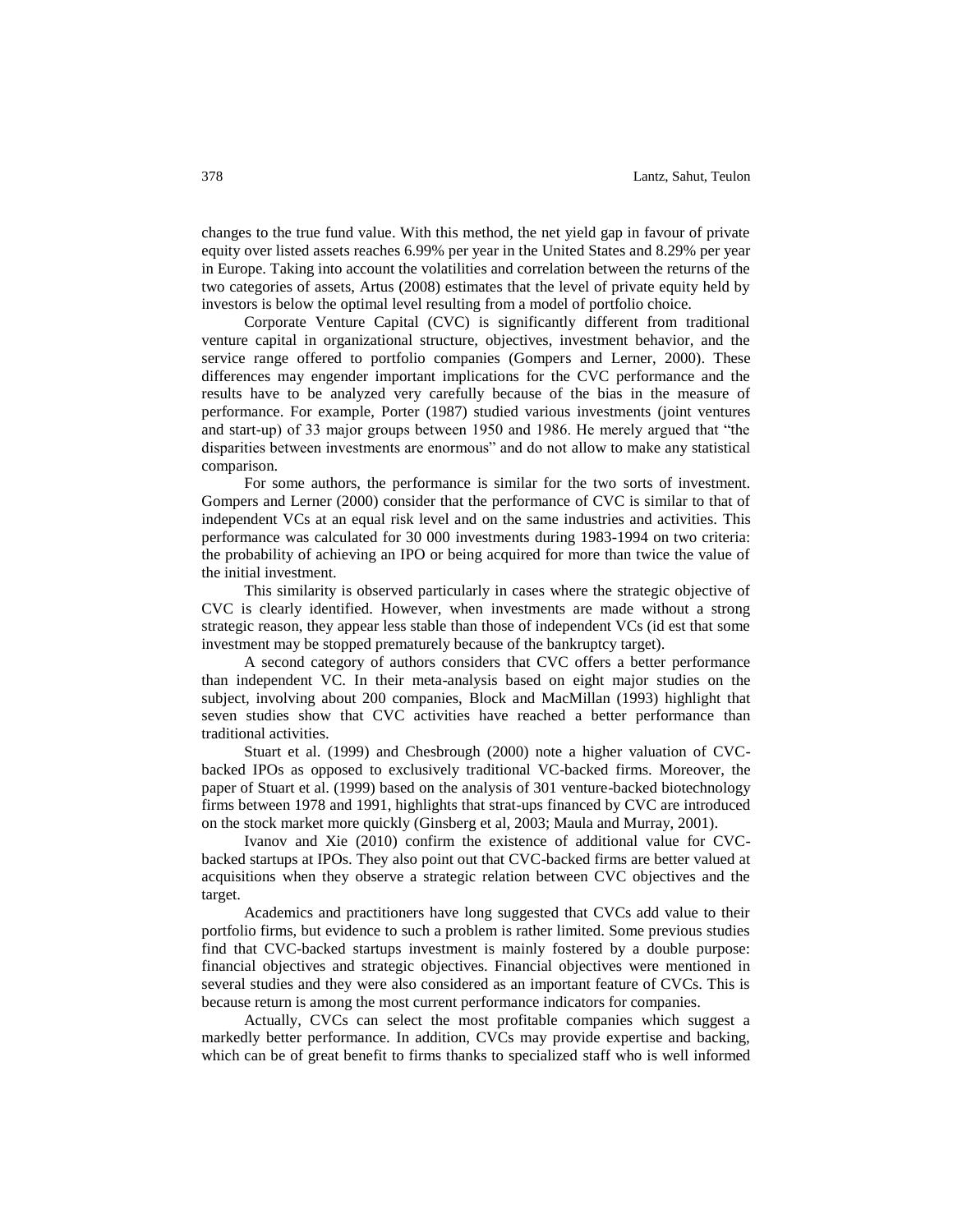about the market and Information Technology. Thus, CVCs may be able to provide their portfolio startup companies with a rapid access to markets, technical help, and an inside knowledge of the product, given their collaboration with trade industries. Therefore, CVCs act an important role in distribution and research and development (Teece, 1986; Stuart et al., 1999; Gompers and Lerner, 2000; Maula and Murray, 2001). Such a CVC-backing paves the way for the success of a start-up and consequently, it results in a higher financial performance.

The discrepancy in the considered CVC shows that complementarity relations are fluctuating depending on the industry. As far as startups are concerned, it happens that many companies looking for specific products or services that a given startup can offer. This argument has been developed by such studies as that of Brandenburger and Nalebuff (1996). Dushnitsky (2004) points out that there is a complimentarily-built relation between a company and a startup and this is likely to increase with the interest such useful startups represent for the investing company.

On the one hand, startups develop and test technologies. On the other hand, CVCs assist startups and gain "window" on emerging technologies (Dushnitsky and Lenox, 2005; Wadhwa and Kotha, 2006). Startups also facilitate the company"s development through offering additional services and significant information (Chesbrough, 2000). Furthermore, startups can identify and monitor potential acquisition targets (Maula and Murray, 2001).

However, Benson and Ziedonis (2010) find that CVC acquisitions tend to destroy value for shareholders of the same acquirers. Although return is significant and negative, there is no evidence that such a negative reaction on the market reflects disappointment regarding the invested payment. Hence, Benson and Ziedonis conclude that average return to CVC acquisitions remains more than 1.5% lower than the average return to non CVC acquisitions in multivariate analysis.

Finally, we can conclude that benefits of CVCs investments are higher than these of independent VCs. The main explanation is their tight commitment to startups. As opposed to independent VCs, these benefits can be direct: value creation or indirect in their strategic programs and their access to technologies.

In fact, investors may overpay some targets they acquire or it is also possible that weakly-managed firms make value-destroying takeovers of portfolio companies, which means, as Jensen (1986) shows, that value-destruction is tightly associated to agency problems and misaligned incentives. Another possible explanation, in Roll"s analysis (1986) as "hubris", or in Malmendier and Tate's terms  $(2005)$  and  $(2008)$  as "overconfidence" is that destructing CVC acquisitions is the product of some biases among managers in valuing portfolio companies. Nevertheless, these findings turn to be unimportant empirically.

#### **IV. CONCLUSION**

In the previous analysis, we noticed that there are real advantages for CVCs financing. The big enterprises benefit from an opportunity of investment in a diversified portfolio, which makes it possible to reduce the risk of innovation while keeping a certain control over startup or an option of repurchase on the innovation once it has gone beyond the stage of emergence.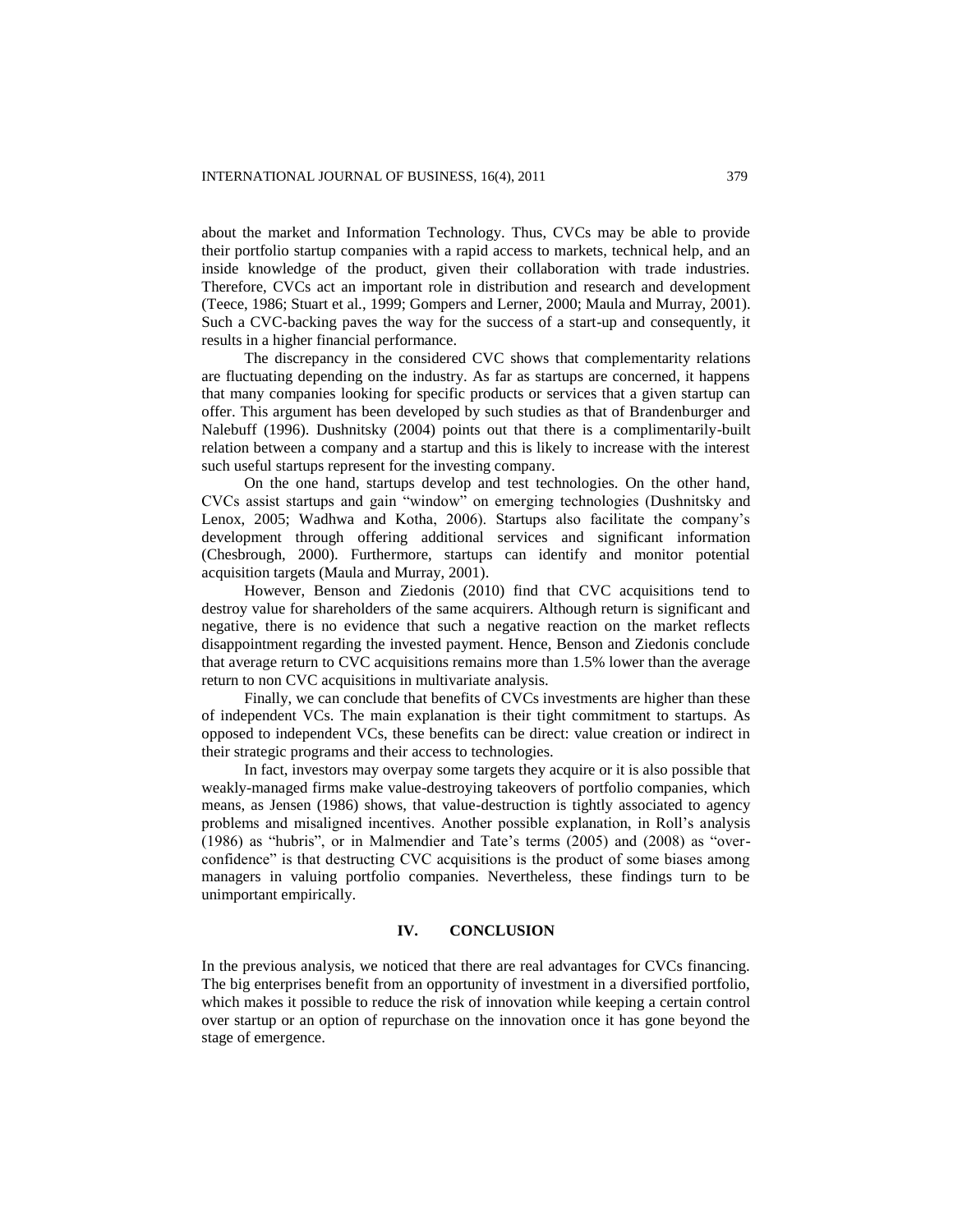Thus, CVC seems a more efficient way of financing to help startups in their development.

Its current problems are due to the economic conjuncture and do not call into question this model of financing. Moreover, it continues to develop in the high-tech sector, which is less affected by the current crisis, in particular the biotechnology sector. The advantages that CVC brings to each stage of the project, as compared to venture capital financing, will be determining factors for its future development.

#### **ENDNOTE**

1. [http://www.nvca.org/index.php?option=com\\_content&view=article&id=137&Item](http://www.nvca.org/index.php?option=com_content&view=article&id=137&Itemid=216) [id=216](http://www.nvca.org/index.php?option=com_content&view=article&id=137&Itemid=216)

#### **REFERENCES**

- Artus, P., 2008, "Private Equity: un succès transitoire dû à l"environnement ou un succès durable?" in *Private equity et capitalisme français*, Conseil d'analyse économique n°75, 300 p.
- Artus, P., and J. Teïletche, 2004, "Asset Allocation and European Private Equity: A First Approach Using Aggregated Data" in *Performance Measurement and Asset Allocation for European Private Equity Funds*, EVCA Research Paper.
- Arrow, K., 1974, *The Limits of Organization*, Norton, New York.
- Ben Haj Youssef A., 2001, "Le Corporate Venture Capital: le capital risque entrepris par les sociétés non financières," Caen Innovation Marché Entreprise, *Working Paper*, n°11.
- Benson, D., and R. Ziedonis, 2010, "Corporate Venture Capital and the Returns to Acquiring Portfolio Companies," *Journal of Financial Economics*, 478-499.
- Block, Z., and I. MacMillan, 1993, *Corporate Venturing: Creating New Business within the Firm,* Harvard Business School Press, Boston, MA.
- Bottazzi, L., M. DaRin, and T. Hellmann, 2004, "The Changing Face of the European Venture Capital Industry: Facts and Analysis," *Journal of Private Equity,* 7 (2), 26- 53 (Spring).
- Brandenburger, A., and B. Nalebuff, 1996, *Co-opetition*, Harvard Business Press.
- Chesbrough, H., 2000, "Designing Corporate Ventures in the Shadow of Private Venture Capital," *California Management Review,* 42 (3), 31-49.
- Daft, R.L., and R. Lengel, 1986, "Organizational Information Requirements, Media Richness, and Structural Design," *Management Science,* 32(5), 554-571.
- Dushnitsky, G., 2004, *Limitations to Inter-organizational Knowledge Acquisition: The Paradox of Corporate Venture Capital.* Best Paper Proceedings of the 2004 Academy of Management Conference.
- Dushnitsky, G., and M.J., Lenox, 2005, "When Do Firms Undertake R&D by Investing in New Ventures?", *Strategic Management Journal,* 26 (10), 947-965.
- Fuller, K., Netter, J., and M. Stegemoller, 2002, "What Do Returns to Acquiring Firms Tell Us? Evidence from Firms that Make Many Acquisitions" *Journal of Finance* 57, 1763–1793.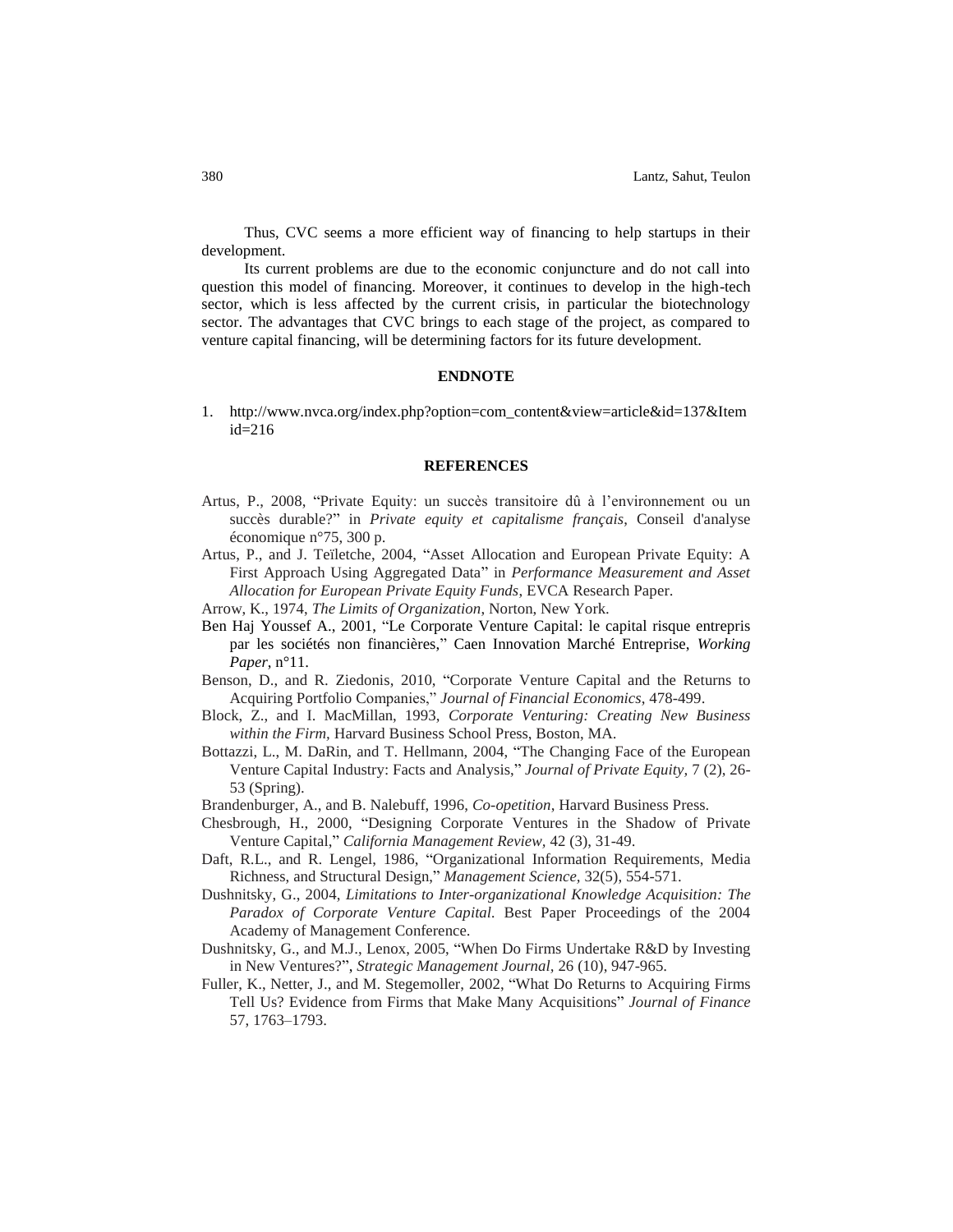- Ginsberg, A., I. Hassan, and C. Tucci, 2003, *Unpacking the Endorsement Effects of Corporate Venture Capital Investing: Do Equity Markets Value Information or Discipline?* Mimeo, Stern School of Business.
- Gompers, PA., and J. Lerner, 2000, "The Determinants of Corporate Venture Capital Success, "in R. Morck (editor), *Concentrated Corporate Ownership*, University of Chicago Press, pp. 17-50.
- Hellman, T., 2001, "Venture Capitalists: The Coaches of Silicon Valley." In Miller, W., C.M. Lee, M. Hanock, and H. Rowen (eds). *The Silicon Valley: A Habitat for Innovation and Entrepreneurship*, Stanford University Press.
- Higgins, M., and D. Rodriguez, 2006, "The Outsourcing of R&D through Acquisitions in the Pharmaceutical Industry," *Journal of Financial Economics*, 80, 351-383.
- Hoetker, G., and R. Agarwal, 2004, *Death Hurts, but It Isn't Fatal: The Post-exit Diffusion of Knowledge Created by Innovative Companies,* Mimeo, University of Illinois, Urbana-Champaign.
- Ivanov, V., and F. Xie, 2010, "Do Corporate Venture Capitalists Add Value to Startup Firms? Evidence from IPOs and Acquisitions of VC-Backed Companies" *Financial Management*, 39(1), 129-152*.*
- Jensen, Michael C., 1986, "Agency Cost of Free Cash Flow, Corporate Finance, and Takeovers," *American Economic Review*, 76 (2).
- Kaplan, S. N., and A. Schoar, 2005, "Private Equity Performance: Returns, Persistence and Capital Flows," *Journal of Finance*, 60(4).
- Lerner J., A. Schoar, and W. Wong, 2007, "Smart Institutions, Foolish Choices?: The Limited Partner Performance Puzzle," *Journal of Finance*, 62, 731-764.
- Ljungqvist A., and M. Richardson, 2003, "The Cash Flow, Return and Risk Characteristics of Private Equity," *NBER Working Paper* 9454.
- Malmendier, U., and G. Tate, 2005, "CEO Overconfidence and Corporate Investment," *Journal of Finance,* 60, 2661-2700.
- Malmendier, U., and G. Tate, 2008, "Who Makes Acquisitions? CEO Overconfidence and the Market"s Reaction," *Journal of Financial Economics,*89, 20-43.
- Maruca, R.F., 1999, "Can Big Companies Nurture Little Companies," *Harvard Business Review,* Mai-Juin, 16-17.
- Maula, M., and G. Murray, 2001, "Corporate Venture Capital and the Creation of US Public Companies," Presented at the 20th Annual *Conference of the Strategic Management Society*.
- McGrath, A., 1999, "Falling Forward: Real Options Reasoning and Entrepreneurial Failure." *Academy of Management Review*, 24 (1), 13-30.
- McNally, K., 1997, *Corporate Venture Capital: Bridging the Equity Gap in the Small Business Sector.* London: Routledge.
- Moeller, S.B., F.P. Schlingemann, and R.M. Stulz, 2004, "Firm Size and the Gains from Acquisitions," *Journal of Financial Economics,* 73, 201-228.
- Muzyka, D., S. Birley, and B. Leleux, 1996, "Trade-offs in the Investment Decisions of European Venture Capitalists," *Journal of Business Venturing*, 11(4), 273-287.
- Roll, R., 1986, "The Hubris Hypothesis of Corporate Takeovers," *Journal of Business,* 59, 197-216.
- Stuart, T.E., H. Hoang, and R.C. Hybels, 1999, "Interorganizational Endorsements and the Performance of Entrepreneurial Ventures," *Administrative Science Quarterly,* 44, 315-349.